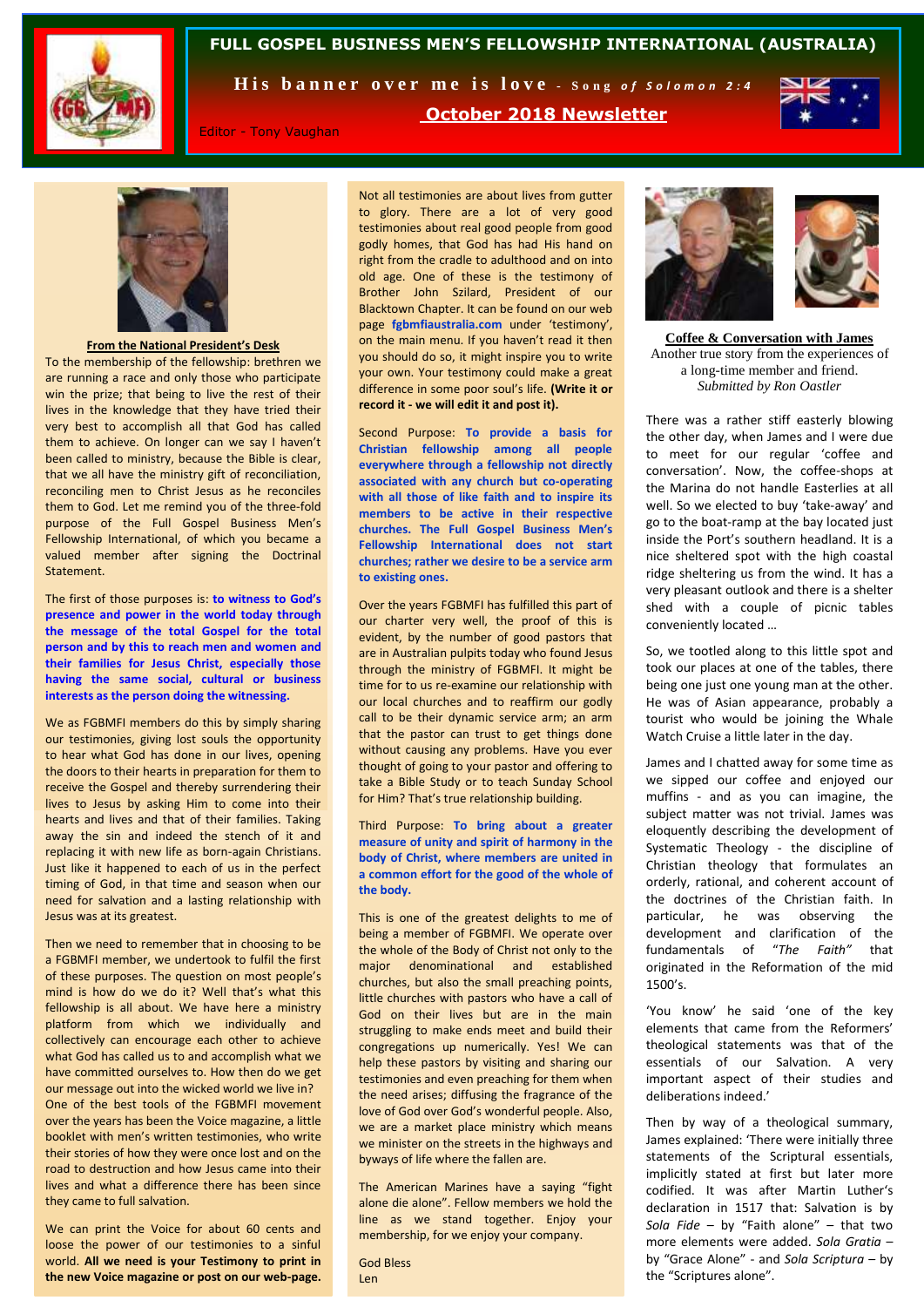

#### **October 2018 Newsletter**

These established Faith over works, Grace over merit and Scripture over tradition.'

The final two statements were: *Solus Christus* - through "Christ alone" – and *Soli Deo Gloria* - "Glory to God alone". These established Christ over man, God over all.

There followed a pause as James finished his coffee and then, with a total change of subject he said: 'Seeing that young man at the table over there brings back a memory … '

With a faraway look in his eyes, James related this narrative: 'I was running a two-day workshop for a client, developing Key Account Strategies with their front-line professional team. At the luncheon adjournment, I decided to stay in the conference room to prepare some charts - and to read some scriptures from my pocket New Testament. The team members had all gone out to lunch with the exception of one young man, Leo, who by the way was from Singapore.'

'Leo had a small snack lunch while writing up some notes and then, seeing me reading my New Testament, came across to my table. "You are a Christian I see" said he.'

'Yes,' I responded 'and you?'

'No, but I am interested. How does one become a Christian?'

'What an entrée.' quipped James. 'I had the untold opportunity to share with Leo the truth of the Scripture concerning repentance and confession … and that there is nothing he could do that would earn forgiveness. I shared with him that it is all about …'

'Christ's righteousness – Solu Christu – *[2Corinthians 5:21 for our sake he made him to be sin who knew no sin, so that in him we might become the righteousness of God] ...* and it is about:

'God's grace - Sola Gratia - and our Faith – Sola Fide - *[Ephesians 2:8 for by grace you have been saved through faith. And this is not your own doing; it is the gift of God].'*

James' face was radiant as he reached the finale of this account. 'Leo thoughtfully considered the case that had been put to him and received Christ as his Lord and Saviour, committing his life there and then.'

'Salvation really is through Christ alone, by Grace alone, through Faith alone based on the Scripture alone' ... was James concluding statement.

# You may not know me, but I know everything about you.

Psalm 139:1

#### *RAYMOND TAY - FGBMFI MALAYSIA*

*When we visited Malaysia in August the National President Fong Hoong Heng asked Raymond to look after us and show us around which he did. We had a great time with Raymond, meeting his wife and two daughters. I soon realised Raymond had an awesome testimony and what you see below is a very brief overview of this very modest family man. Raymond visits many places sharing the Gospel and hopefully we will see him Australia in the very near future.*

Brother Raymond Tay was born into a family of 9 other siblings in a small estate town in Johor with a Taoist background. He experienced hardship from primary school to secondary education as everyone needed to contribute by working in the farm.

He hated the environment and somehow managed to 'escape' from the 'ghetto' of his surrounding and went to Canada alone. He went to school and university and eventually graduated with an honours degree in commerce.

He came back to Malaysia during the recession period in the 80's and found a job which was based on his performance in commission. After 3 years, he saved enough money to start his own business with some university mates at age 25. For several years, he encountered ups and downs and was served with a lawsuit by his former employer for alleged copyright infringement. Nevertheless, he bounced back and established himself in his 30's.

Brother Raymond accepted Jesus as his Lord and Saviour on 25 June 2005. Raymond and his beautiful wife have 2 daughters who are pursuing their studies in the UK. He had an encounter with the Lord in 2013 and his life has never been the same. He has been serving as a cell leader in River of Life Sanctuary Church for the past 3 years. He is also the President of FGBMFI Desa Sri Hartamas Chapter since 2015.

With faith and action, he is still active in the marketplace as a network marketing professional globally and an angel investor/advisor for a tech start-up in a new social ride-sharing space. In 2017, by God's grace he was selected as one of the top 100 leaders in the world by the world's leading leadership expert and New York Times Best-Selling Author, Dr. John C. Maxwell as his faculty member in Atlanta, Georgia USA.

Most importantly, Raymond has a passion for serving the Lord and witnessing for the Lord Jesus Christ wherever he travels in the world. *In our November edition we hear Raymond's brother's story from drugs, prison and redemption.*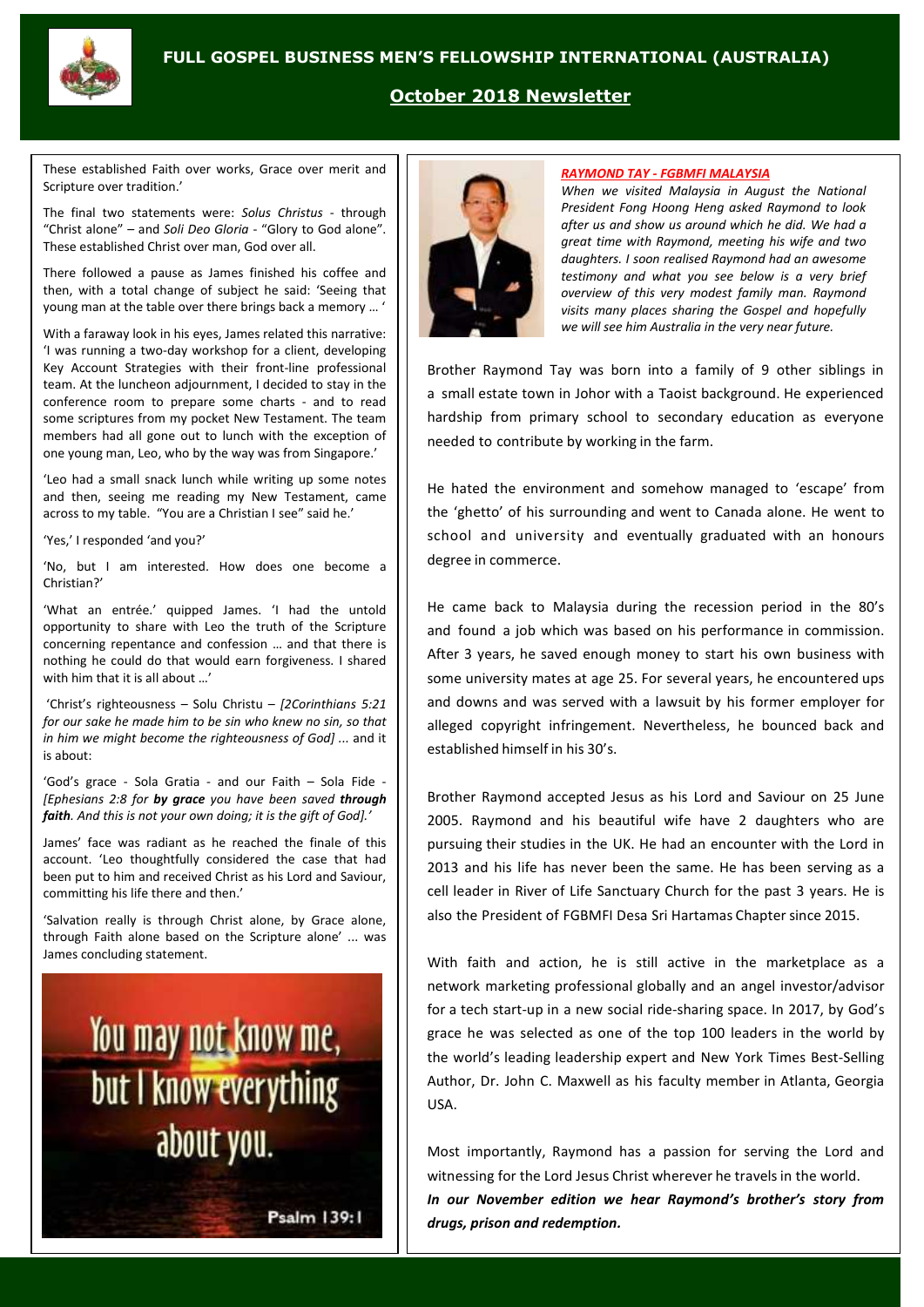**October 2018 Newsletter**





## Scott Morrison our new Prime Minister

We need to keep praying for all those that have authority over us but more so for those that have a relationship with Jesus Christ, praying that He will keep them strong. With all that has been going on God, has raised up a new leader who has a personal relationship with our Lord and Saviour Jesus Christ. He may not be the only PM to receive the Lord in a personal capacity but he is the only one that I know of who has voiced his beliefs and not been shy about it. Who would have thought it, given the way our society was going!

Morrison began dating [Jenny Warren](https://en.wikipedia.org/wiki/Jenny_Morrison) when they were both 16. They married when they were 21 and have two daughters together. After multiple unsuccessful [IVF](https://en.wikipedia.org/wiki/IVF) treatments over a period of 18 years, their daughters were conceived naturally. His daughters attend an [independent](https://en.wikipedia.org/wiki/Independent_school#Australia) [Baptist](https://en.wikipedia.org/wiki/Baptist) school. Morrison has stated that one of the reasons for this choice was so that he could avoid "the values of others being imposed on my children". He is a fan of the [Cronulla Sharks](https://en.wikipedia.org/wiki/Cronulla_Sharks) rugby league team and in was named the club's [number-one ticket holder](https://en.wikipedia.org/wiki/Number-one_ticket_holder) in 2016.

Morrison was raised in the [Presbyterian Church,](https://en.wikipedia.org/wiki/Presbyterian_Church_of_Australia) which partly merged into the [Uniting Church](https://en.wikipedia.org/wiki/Uniting_Church_in_Australia) when he was a child. He later became a [Pentecostal](https://en.wikipedia.org/wiki/Pentecostalism) and now attends the [Horizon Church,](https://en.wikipedia.org/wiki/Horizon_Church) which is affiliated with the [Australian Christian Churches](https://en.wikipedia.org/wiki/Australian_Christian_Churches) and the [Assemblies of God.](https://en.wikipedia.org/wiki/Assemblies_of_God) He has said "the Bible is not a policy handbook, and I get very worried when people try to treat it like one". In late 2017, Morrison stated that he would become a stronger advocate for protections for religious freedom.

### Morrison is Australia's first [Pentecostal](https://en.wikipedia.org/wiki/Pentecostalism_in_Australia) prime minister



#### *"His Banner Over Us is Love"*

#### **Membership**

Full Gospel Business Men's Fellowship International (Australia) is open to all men who wish to be part of this vibrant organisation, who have a heart to reach others and bring them into a relationship with Jesus Christ. You must read and understand our Doctrinal Statement and be willing to serve as a chapter member giving of your time and expertise.

Please return your completed membership application (along with our doctrinal statement) form our Membership Director, Daniel Wright - PO Box 129 Taigum Qld 4018. Telephone: 0404 004 946. Membership forms can be printed from our website: **fgbmfiaustralia.com**

Membership fees are \$100.00 per annum. To have an effective Fellowship we need all members to pay their dues to fund the ongoing expenses of the Fellowship as per the budget approved by the National Board. Being paid up members of the Fellowship is important and all personnel should hold their membership as significant and of value. Being members allows you to experience all the benefits that are associated with the organisation including being able to vote and have your say at the appropriate time. If you have no chapter in your area or it is not functioning your membership will be held as a National member. Those already in an active chapter will also be National Members and then chapter members. This way all members are included and not overlooked when information is being passed on.